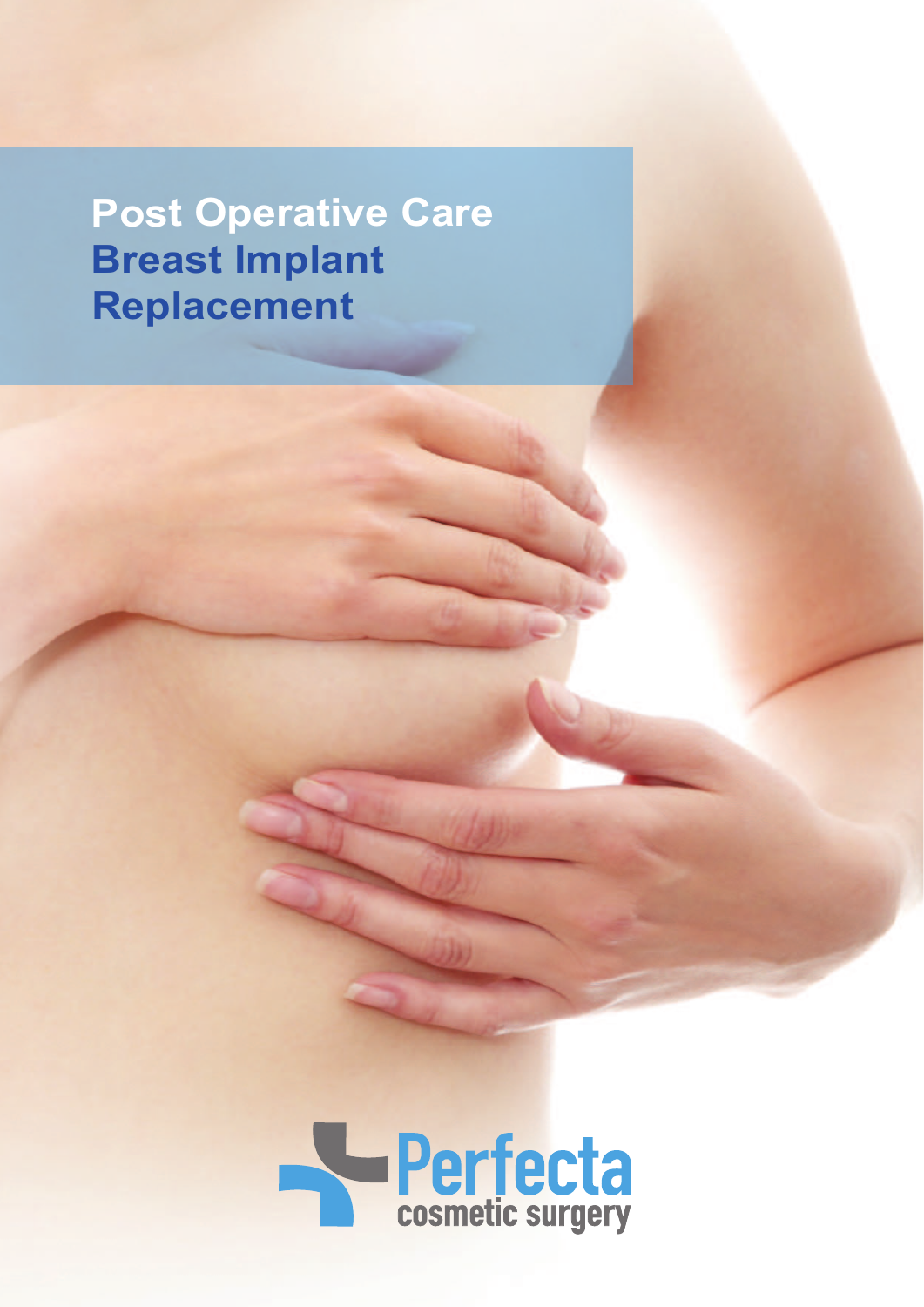# Perfecta Cosmetic Surgery The North's premier plastic surgery clinic

# Breast Implant Replacement, *(Exchange of Implants)*

### **Your package of care.**

All of your after-care is provided as part of your package of care, so you don't have to worry about a thing. When you are ready to go home, the nurses will give you an appointment for your first check up a week later. You will see your Consultant Plastic Surgeon 3 months after surgery and again after 12 months. If you have any problems in between appointments then don't worry, just give us a call, speak to the nurses and come back to see us.

#### **What will my breasts look like when I wake up?**

After you procedure your breast will look bigger and fuller. Early on your breasts may look quite full and high, *('upside down breasts')*. Slowly over the next few months the fullness in your upper breast goes down and the lower breast fills out, *('fluffing')*. Be prepared to wait up to 12 months for them to settle fully.

#### **When can I go home?**

Most clients go home the same day, once you feel ready. Some choose to stay overnight and go home the next day - you choose.

#### **Dressings, tapes and massage**

We use showerproof tape dressings after your breast surgery. Continue with the tape for four weeks. After four weeks remove the tape and massage the scar every day with Bio-oil, *(which you can find at Superdrug and supermarkets)*. Massage your breasts in the shower with shampoo or shower gel. This is a great way of getting to know the feel of your new breasts and of helping them settle down more quickly.

Procedure information & post operative care - Breast implant replacement*, (Exchange of Implants).*

**BMI** Healthcare

**Juffield** 

Contact us on 0844 272 5951 www.perfectacosmeticsurgery.co.uk

<u>■</u> Ramsay

GOBAPRAS